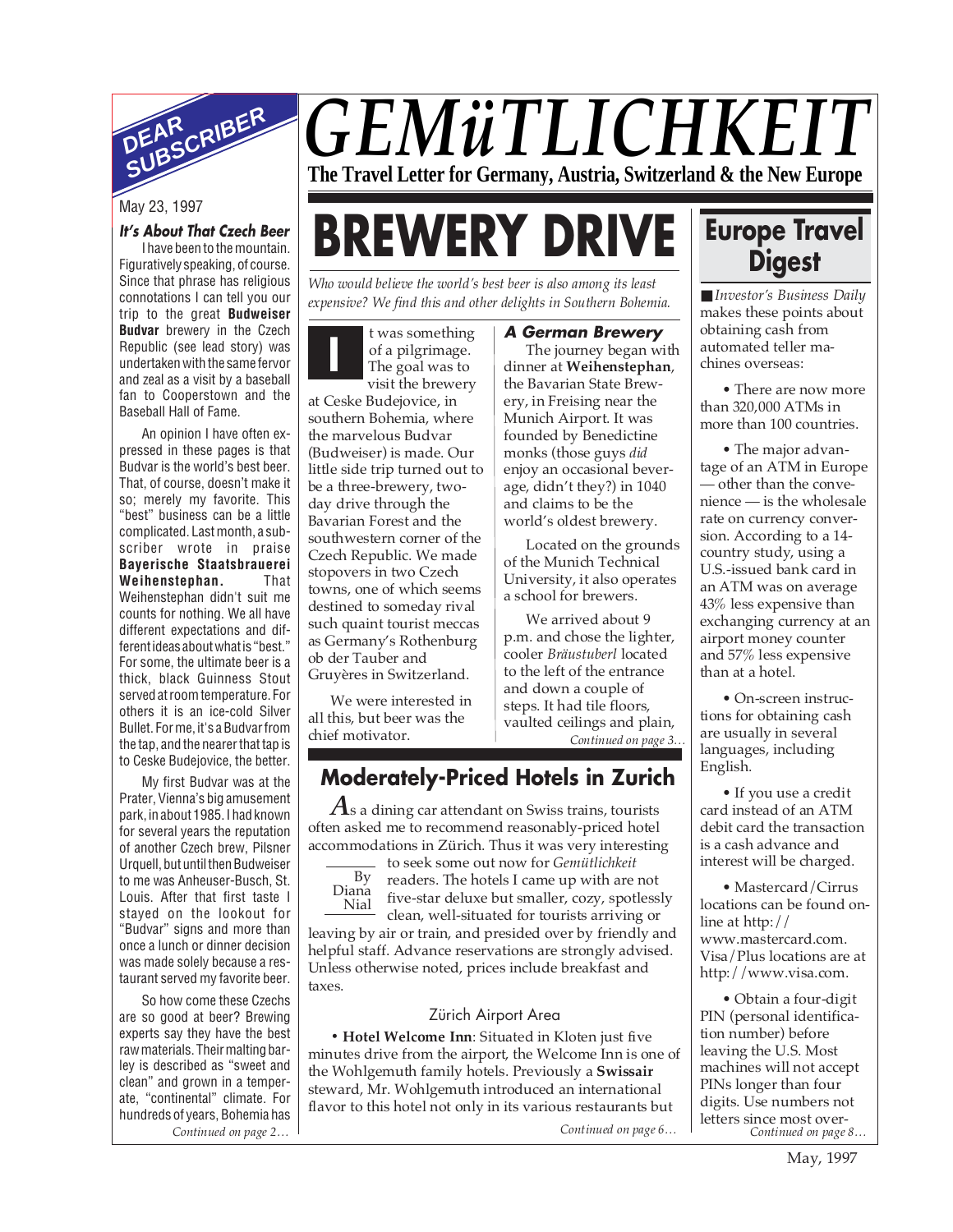#### *DEAR SUBSCRIBER Continued from page 1*

been famous for its hops. Microbrewers in the U.S. who import Czech hops can be relied on to brag about it on menus and in advertising. In fact, Lind Brewing, in the San Francisco Bay Area, makes a delicious lager called Zatec, named after the town in Bohemia where the best hops are grown. Few U.S. microbrewers even bother with lagers (most Czech beers are lagers) because the process takes longer and is more expensive.

Budvar was, and is, not available in the U.S. because, of course, Anheuser Busch owns the name "Budweiser."

In the late 19th century, when Adolph Busch went to Europe to study brewing, specifically lagering, he became intrigued with the town of Ceske Budejovice, once home of the royal court brewery. Old Augie copyrighted the name "Budweiser" and began calling it the "King of Beers." His Michelob is also named after a Czech town, Michalovce. So even though Ceske Budejovice had about a 600-year head start on Busch, the first and original "Budweiser" cannot be marketed in the U.S.

Both brewers have used the name Budweiser for more than 100 years, ever since they forged an agreement that gave the Czech brewer the right to use the name in Europe and the former Soviet Union.

After the fall of communism, Anheuser Busch sought to end confusion resulting from two versions of Budweiser being sold in Europe. Seeing an opening when the Czech government decided to privatize thousands of government-owned businesses, A-B turned the full force of it economic and public relations might on the little Czech town and its brewery. In an attempt to buy the brewery and the trademark, it wooed the town with

big money, pouring millions into an elaborate "cultural center." Money also was spent on Czech schools and universities, and for advertisements in the country's leading newspapers.

The Czech's loved the cultural center, "oohing" and "ahhhing" over the high tech gadgets, but, God bless them, said no to the offer. Considering the average Czech earns in one day's work about what a six-pack of Budweiser costs in the U.S., it is a decision A-B may have found difficult to understand.

The mayor of Ceske Budejovice, brewery officials and the Czech government turned back the world's largest brewer (at 91,000,000 barrels per year, A-B makes more beer in a week than Budvar makes in a year) by forging an arrangement which excluded Budvar from the privatization movement and kept it under government control.

In the end, the Czechs decided they didn't want a lot of high-tech brewing equipment and western control. The loved their old brewery and, more than anything else, they were afraid the Americans would change their beer. After all, they contended, A-B brews bland, undistinguished beer.

The whole affair was the subject recently of an ABC-TV "Nightline" with Ted Koppel. There were many shots of foamy glasses of Budvar and one interior of the brewery's restaurant. It solidified my resolve to go there. I have been to the mountain.

#### **Amex Reduces Coverage**

Holders of the **American Express** card who rely on it for Collision Damage Waiver and Theft insurance should be aware they may no longer be covered for rental cars in Europe and certain other countries. Effective June 1, the Amex gold corporate card no longer covers CDW or theft insurance in Europe. Coverage in Ireland has also been withdrawn for holders of the regular green Amex card. Italy has not been covered by any Amex green or gold for some time.

Remember, too, that coverage is limited to rentals of not longer than 30 days. Don't think that if you have a 31 day rental you are covered for 30 of those days. That's not the way it works. Contracts of longer than 30 days simply are not within the Amex coverage parameters.

Also pay attention to the kind of vehicles Amex does not cover. These include "expensive" cars costing more than \$50,000, "exotic" cars — regardless of value — and fullsize vans. Examples of excluded cars include: Mercedes SL, SLK, S Coupe and E320; BMW M3, Z3 and 8 series; Porsche and 9-passenger vans. Minivans are covered. Check with American Express to make sure the vehicle you plan to rent is covered.

#### **Gemütlichkeit Swissair Deal**

There is some confusion among subscribers about the special reduced rate program with **Swissair**. Here are the salient points to remember:

• Paid subscribers are eligible for from \$50 to \$600 off Swissair's regular and sale fares. Right now the reduction is \$50 for economy tickets priced under \$1000, and \$150 if the economy fare is \$1000 or more. Business and first class reductions are \$400 and \$600 respectively. However, purchasers of *full-fare* economy tickets (about \$3300 from the West Coast) are entitled to a free business class upgrade.

• A coupon is not needed but you must book directly with Swissair. Reserve through Swissair at 800-221-4750, then call Shirley at Swissair in L.A., 310-335-5900. She will confirm with us your subscriber status and issue the tickets at the lower price.

• All persons traveling with the subscriber on at least one leg of the transatlantic journey are eligible for the reduced fares. - RHB

**Gemütlichkeit** (ISSN 10431756) is published monthly by UpCountry Publishing, 2892 Chronicle Avenue, Hayward, CA 94542. TOLL FREE: 1-800/521- 6722 or 510/538-0628. Fax: 510/582-8296. e-mail rbestor@ix.netcom.com. Subscriptions are \$67 per year for 12 issues. While every effort is made to provide correct information in this publication, the publishers can make no guarantees regarding accuracy. Periodicals postage paid in Hayward, CA. **POSTMASTER: SEND ADDRESS CHANGES TO:** Gemütlichkeit, 2892 Chronicle Ave., Hayward, CA 94542 **Editor & Publisher:** Robert H. Bestor, Jr. **Associate Editors:** Elizabeth Schiller, Bruce Woelfel **Contributing Editors:** C. Fischer, R. Holliday **Design & Composition:** Paul T. Merschdorf **Consulting Editor:** Thomas P. Bestor **Subscription Dept:** Andy Bestor, K. Steffans **Vol. 11, No.5 HOTEL RESTAURANT RATING KEY** *GEMüTLICHKEIT* **May, 1997 Rating Scale Rating Scale Rating Scale Rating Scale Rating Scale Scale Scale** Excellent 16 - 20<br>Above Average 12 - 15 Above Average 12 - 15 Average 8 - 11 Adequate 4 - 7<br>Unacceptable 0 - 3 Unacceptable **Hotel Rating Criteria** People/Service 30% Location/Setting 15%<br>Guestrooms 30% Guestrooms Public rooms 5% Facilities/Restaurant 20% **Special <b>***G* Designation By virtue of location, decor, charm, warmth of management, or combination thereof, an especially pleasant establishment. **Value Rating Scale** Outstanding Value 17 - 20 Very Good Value 12 - 16 Average Value 9 - 11 Below Average Value 5 - 8  $A$  Rip-Off **Restaurant Criteria** Food 65% Service 20%<br>Atmosphere 15% Atmosphere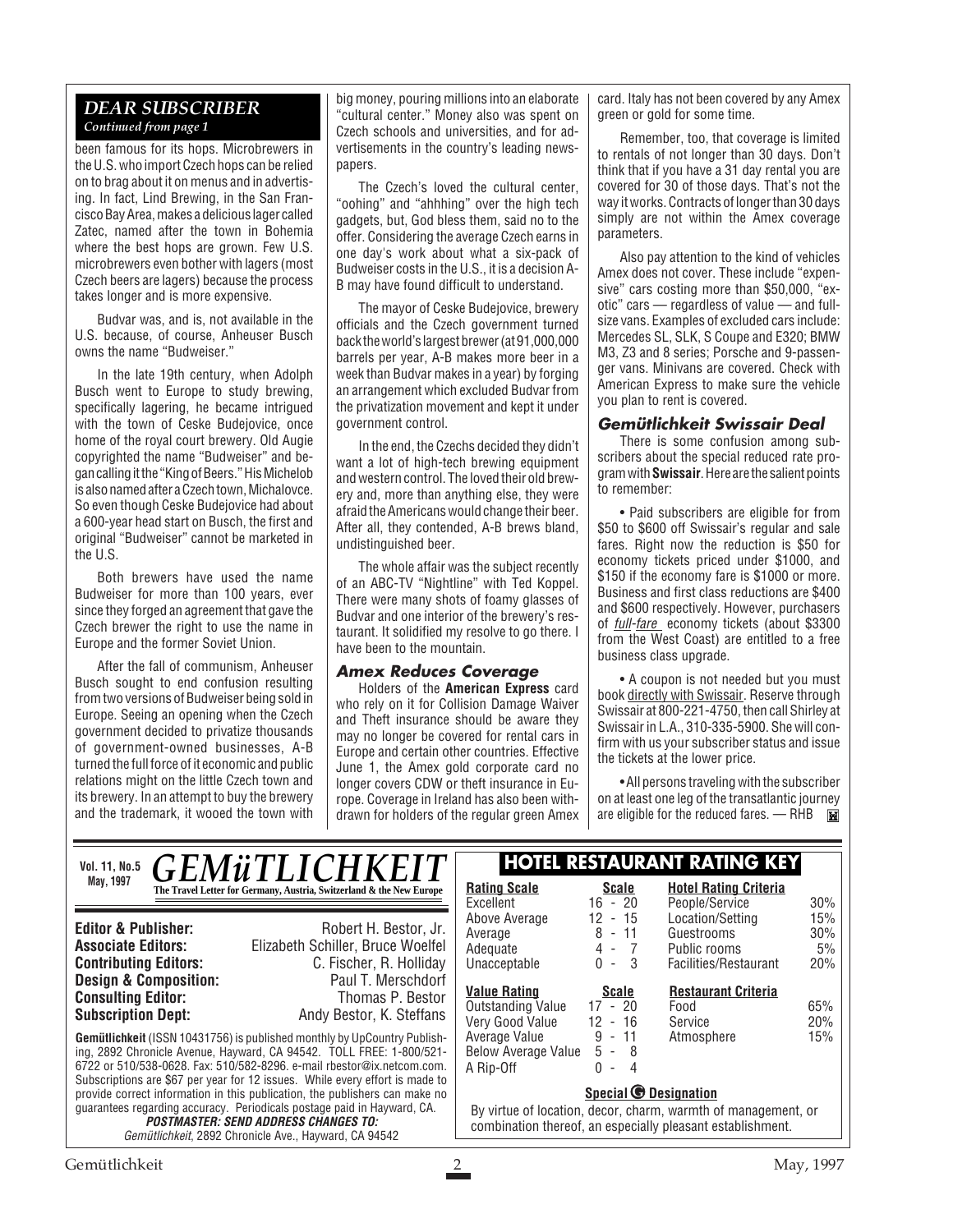#### *BREWERY DRIVE Continued from page 1*

blond wood furniture. Our foursome sat at a large table in an arcaded alcove and were served by an accommodating, pleasant woman in her mid-50s who spoke little English.

One almost assumes good beer and food at a German brewery/ restaurant. Regrettably, however, both the beer and the meal at Weihenstephan were a disappointment. We tried *Helles*, *Pils* and *Weissen*; all fell short of our expectations. It all seemed light and fizzy, too much like what comes out of a Miller Genuine Draft or a Coors tap at home.

Other than a crisp mixed salad of julienned carrots, lettuce, cucumber, tomatoes, cabbage, and dressing with just the right tang, the food was worse. *Zwiebelrostbraten* (steak topped with fried onions) was tough and without a spark of taste, *Schweinlendchen* (pork tenderloin) was chewy and dry and the *Schweinhaxen* (pork shank) was only fair. Even a shared plate of *Pommes Frites* seemed soggy and lifeless.

Beer prices ranged from 3.8 DM (\$2.25) for a half-liter of Original (*Helles*) to 4.3 DM (\$2.56) for the *Pilsner*.

The meal for four, including the beer, was about \$75.

#### **Crossing the Border**

Next morning we dropped our friends at the Munich Airport and set out, sans hotel reservations, for Ceske Budejovice in the Czech Republic, initially via the A92 Autobahn to Deggendorf. There we turned southeast on the A3 toward Passau. For those who enjoy fast driving, the stretch of Autobahn between Freising and Wallersdorf is relative new. The road is smooth and wide, and traffic, at least on a Wednesday morning in early April, was light. We made quick work of the approximately 140 kilometers (88 miles). Exit at the Autobahn sign to the Czech Republic north of Passau.

Since this sojourn was somewhat spur of the moment, we stopped at a

large Autobahn rest stop and picked up a Falk map entitled *Czech/Slovak Republic.* Though the scale is 1:750,000, far less detailed than the 1:200,000 scale we like for backroads travel, it got us where we were going.

The drive through the Bavarian Forest, via Freyung, to the border was a pleasant one. On this day, at least, there was little traffic.

To cross at Phillipsreut was a line of perhaps 20 cars, but the process took less than 10 minutes. We dis-

### **Brewery Drive: The Data**

**Hotel Dvorak**, Radnicni 101, CZ-381 01 Ceske Krumlov, tel. 0337/711020, fax 0337/711024. Singles 2800 to 3400 (\$96-\$117), doubles 3500 to 4300 Kc (\$121- \$148). Suites 4000 to 6000 Kc (\$138 to \$207). Free parking in hotel lot.

**Rating: QUALITY 17/20, VALUE 18/20** 

**Grand Hotel Zvon**, Nam. Premysla Otakara II. 28, CZ-370 01, Ceske Budejovice, tel 042/0 38/731 1384, fax 042/0 38/731 1385. Singles 1395 to 2680 Kc (\$48-\$92), doubles 2060 to 2430 Kc (\$71-\$84), suites 2950 to 3200 Kc (\$102-\$110). Parking in hotel garage 250 Kc (\$8.62). **Rating: QUALITY 11/20, VALUE 14/20** 

**Budejovicky Budvar**, Karoliny Svetle 4, CZ-370 21 Ceske Budejovice, tel. 0387/7705111. Tours available. **Restaurant Rating: QUALITY 14/20, VALUE 19/20** 

**Pivovar Eggenberg**, Latran 27, CZ-381 15 Cesky Krumlov, tel. 0337/3921, fax: 0337/3609

**Restaurant Rating: QUALITY 6/20, VALUE 10/20** 

**Rybarska basta**, Kajovska 54, CZ-381 15 Cesky Krumlov, tel. 0337/67183

**Restaurant Rating: QUALITY 14/20, VALUE 17/20** 

**Bayerische Staatsbrauerei Weihenstephan**, Weihenstephan 1, D-85350, Freising, Germany, tel. 081 61/13004, fax 081 61/71-32 59. Tours available. **Restaurant Rating: QUALITY 7/20, VALUE 10/20** 

**Egon Schiele Centrum**, CZ-381 01, Cesky Krumlov, Siroka 70-72. Open daily 1000 to 1800

**Radio Praha** has a good Internet Web page in English that includes the latest news from the Czech Republic, cultural listings and even a list of Czech breweries. (http:/ /www.radio.cz/english.html)

played the handwritten document supplied by Avis which gave us permission to drive the car in the Czech Republic. The guard, a young woman, glanced at it, gave a short — I thought somewhat derisive — laugh and waved us on.

Once through, we stopped at the Czech side to exchange a few deutschemarks for korunas and were approached by a German man who

asked what we knew about the "label" which is required for cars driving Czech motorways. Approaching the border we, too, had noticed a sign that seemed to indicate we might need a pass similar to Switzerland's "vignette." However, since we saw no place to buy one, we drove on. The pass is a *dalinicni znamka* and sells for about \$20 at post offices, gas stations and, supposedly, at border crossings. It is only required on Autobahn-type highways.

The changes after the border were immediate. The road narrowed and became less well maintained. Flanking it were a succession of dusty, depressing little makeshift flea markets with rickety booths selling cheap clothing, plastic souvenirs and gaudy Christmas decorations. Each one seemed to feature brightly painted, life-size replicas of the seven dwarfs. Every couple of kilometers, posted on each side the road and interspersed among the merchandise stands, were young prostitutes (we assume) gotten up in short, tight skirts, high heels and heavy makeup. Always nearby were small billboards advertising "*Amore* Clubs" that promised a lively time.

Most villages contained many dilapidated and often deserted buildings.

The countryside, however, was pretty and peaceful and the road, which was as good as most California country lanes, wound easily through the forested hills and ploughed fields. About 30 minutes from the border, the hookers, the nightclub signs and the flea markets disappeared.

We left Red Road #12 at Vimperk, turning right toward Ceske Budejovice. Just beyond Husinec, there is a very sharp left and then an immediate right. At that point the road narrows and is not so well paved; but only for a short stretch. All roads were well signed.

Some three hours after leaving the Munich Airport we were in Ceske Budejovice, the biggest city in Southern Bohemia.

*Continued on page 4…*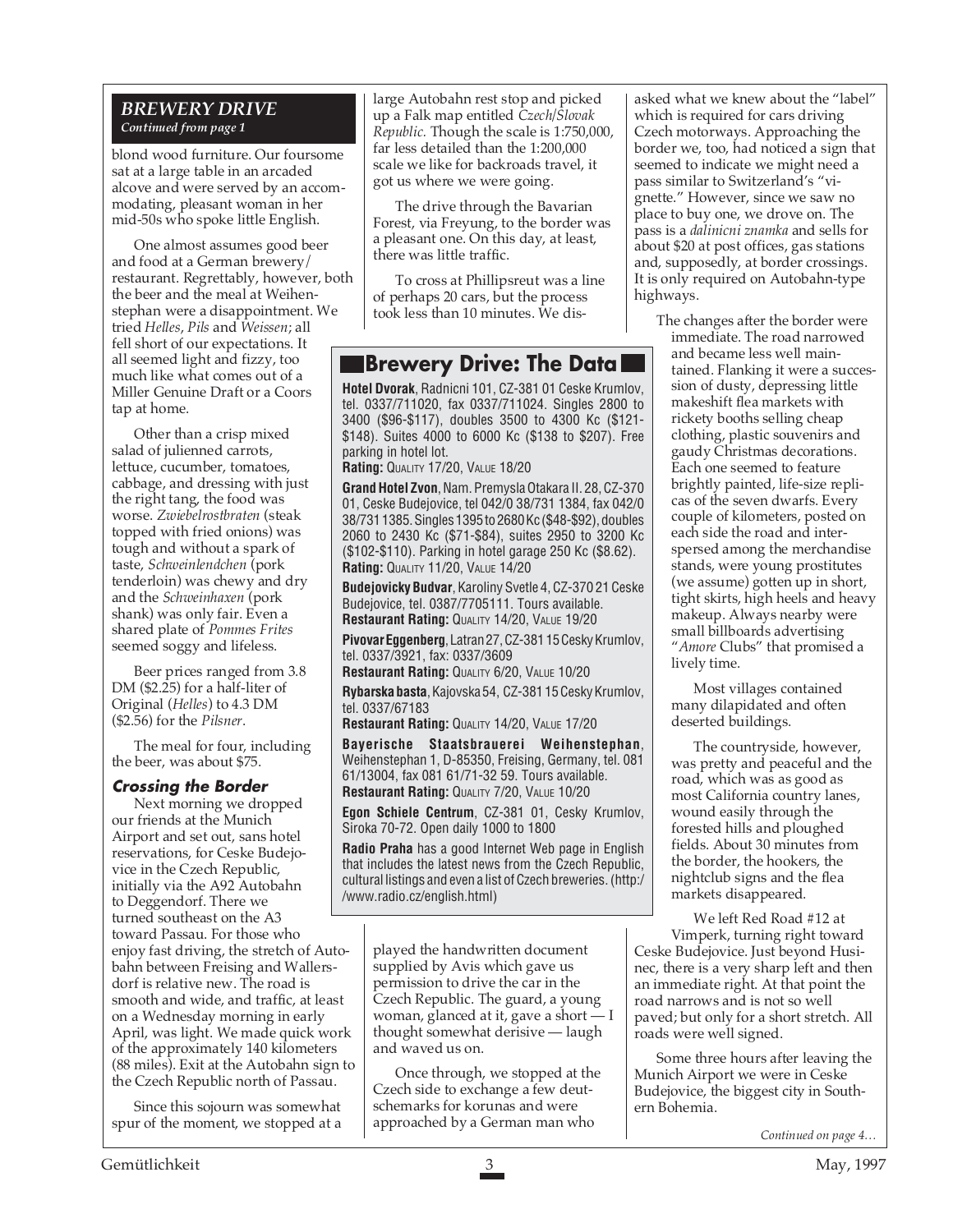#### *BREWERY DRIVE Continued from page 3*

#### **Grand Hotel Zvon**

In the city center is one of the largest town squares in Europe. At the southeast corner of it we found the newly refurbished **Grand Hotel Zvon**.

For 2950 Kc (\$98), plus 250 Kc (\$8.33) for breakfast for two, we were given the V Lanner Suite, which was simply a double room. It had the usual amenities, but was rather narrow and overlooked the main square, making it somewhat noisy at night.

The staff, however, was helpful and spoke enough English for our needs.

Parking the car was interesting. On the street behind the hotel we turned in to the hotel's garage. There, a man motioned us to drive onto a large lift which ascended to a small, secure rooftop parking area. He then helped us unload and carry our luggage to our room.

Despite the hotel's fancy looking **Gourmet Symphony** restaurant, which boasts a hand-carved wood ceiling, we opted to dine at the Budvar brewery. For snacks and beverages there was the **Cafe Mozart**, a Vienna-style, wood-paneled combination wine bar and coffee house.

Our favorite part of the hotel, however, was a ground floor bistro that opened to the town square. It has a pleasant, warm atmosphere with dark wood tables spaced well apart, good lighting and walls hung with framed clippings from old newspapers. The restaurant's centerpiece is a huge, highly-polished copper beer tank top that hangs umbrella fashion over the heart of the operation, draught-central, where the beer is pulled.

Here, after an afternoon walk, we settled in with the locals for half-liters of splendid Pilsner Urquell and a small plate of French fries. The total was less than \$2. A 50ish man in a tuxedo supervised the uniformed young servers, most of whom seemed to speak at least some English.

There was much to choose from at breakfast, but the experience was marred for us by too many smokers and a thermostat turned too high. The items on the buffet did not seem as fresh as they might have.

Overall, however, our experience at the Zvon was a good one and we recommend it without hesitation.

#### **Dinner at Budvar**

We inquired at the front desk for the best way to get to Budvar. A taxi was recommended and the cost estimated at 120 Kc (\$4). We took the first cab in line in front of the hotel and paid 130 Kc (\$4.33). The driver spoke zero English and only a few words of German.

Budvar is in a quasi industrial area on a wide, but at night rather deserted, boulevard and we asked the driver if he could return after dinner. There was difficulty in communicating this so we finally wrote '2200 hrs' on a scrap of paper and gave it to him. along with a decent tip.

 The Pivince (beer restaurant) at Budvar is a long, somewhat narrow room with no more than 20 well separated, heavy, dark wood tables large enough to seat about eight persons. Indirect lighting emphasizes the low, white-washed, vaulted ceilings. The floor is slate with runners down the center.

 The night of our visit, the room was perhaps 75% full, mostly with young locals, and decidedly lacking in the oompah craziness of a German beer hall.

The simple, traditional food was terrific and the beer divine. Half a liter of this nectar, here at its source, is 15 Kc (50 cents).

Rather small mixed salads of sliced tomatoes, cucumbers, green peppers, kraut and lettuce, all with very little or no dressing, sounded the evening's only sour note.

 The main course, a speciality of the house for two persons, included *Spätzle ,* hefty potato pancakes *(Altbohemischer Kartofelpuffer)* and two heavy-duty skewers of pork, onion, sausage and fatty bacon. In case there was not enough fat on the skewers, a small pitcher of "au fat" was offered.

The *Spätzle* had a slightly smoky taste, probably from being sauteed for a bit in bacon grease, and the potato pancakes were just right, with a crunchy outside. The skewered meats were tender, smoky and delicious.

For dessert we chose (menu available in German but not English)

something called *Liwanzer,* small puffy pancakes with *Heidelbeeren* (blueberries) and whipped cream. Luscious.

The dinner cost 369 Kc (\$12.20), including the three beers (two for me, one for her).

At 9:45, just as we walked out the front door, our cabbie pulled up to the curb.

#### **A Medieval Treasure**

Next morning's drive south to Cesky Krumlov, over good roads, was pleasant and took only 30 to 40 minutes. Outside the old town are visitor parking lots. We parked in lot #l and walked perhaps 200 meters through huge arches, across the Vltava and into the maze of old cobbled streets.

Supported by UNESCO funding, this exquisite medieval town is rapidly being restored. Even the houses in crumbling disrepair are immensely charming and one can only hope the refurbishment is sensitive to these great old buildings.

 A great castle, the largest in the country outside of Prague, looks straight down from a bluff across the river. Be sure to see its gorgeous **Baroque Theater**. Guided tours are available.

The Austrian artist, Egon Schiele, left Vienna to live briefly in Krumlov where he specialized in painting cityscapes and nude women. Under the communist government, Schiele's pictures were kept under wraps. Now, however, the town proudly displays his work at the **Schiele Centrum** on Siroka. On our visit, the gallery was also showing some early drawings of Schiele's pal, Gustav Klimt. Suffice to say both men had a strong interest in the female form.

#### **Terrific New Hotel**

Due to a lack of good hotels, several readers have said they visited this charming town on daytrips from Freistadt, in Austria. Now, however, Krumlov has a gem, the **Hotel Dvorak**, on the river in the castle's very shadow.

Refurbished inside and out in the Palladian style of an Italian country villa, the Dvorak has 13 double rooms, seven apartments and aspirations to be among Europe's finest small hotels.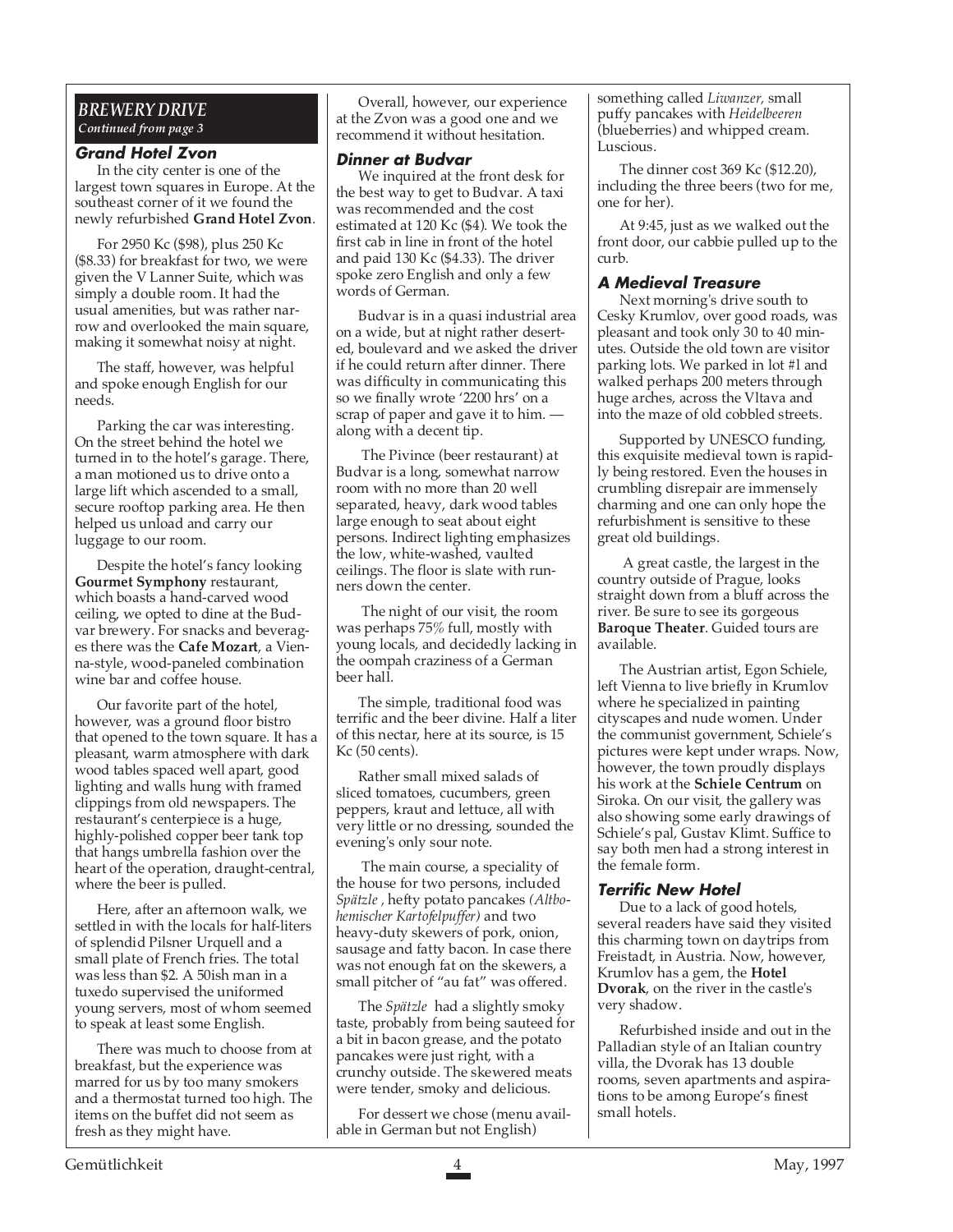Its public rooms emphasize polished brass and rich wood paneling and guestrooms are slickly done in a sort of toned-down Laura Ashley style. Ample, brightly lit bathrooms are luxuriously done in large, floor to ceiling marble tile.

Room 202, a standard twin for which *Gemütlichkeit* paid 3500 Kc (\$121) has a queen-size bed and a view of the castle. Number 201, a much larger double on a corner with separate sitting area, rents for 4300 Kc (\$148).

The hotel has a small restaurant and a fitness room, neither of which we tried.

#### **Beer & Food**

Since we were on sort of a brewery mission, we tried the local pride, **Pivovar Eggenberg**. The beer was very good but not, we thought, quite up to Budvar or Pilsner Urquell. The room is impressive, a church-like interior with lofty, vaulted ceiling, street-style globe lights and separated seating areas on several levels.

 Like most other beer halls we have seen in the Czech Republic, the beer is dispensed from a circular sort of control-central presided over by a middle-aged man in jacket, shirt and tie.

 Unfortunately, the food took a long time to get to us and wasn't very good. Mushy, strange-tasting carp came with plain boiled potatoes. We left most of it. A thick soup with vegetables and potatoes was better. That, and the mixed salad, averted total disaster. There was an English menu.

The place to eat in Cesky Krumlov, however, is **Rybarska basta**, a cozy little fish restaurant behind the town square. Reminiscent of a rustic old English inn, there is a low, wood-beamed ceiling, a fireplace and rough wood benches.

Grilled pike-perch with french fried potatoes was perhaps the best dish we've had in two brief trips to the Czech Republic. Most impressive was the freshness of the ingredients and the restraint with regard to oil and fat used in their preparation. Lunch for two, not including beverages, was approximately \$17.

#### **The Moldau**

The road from Krumlov, south to the border, through Rozmbek (Rosenberg), is the prettiest of the entire drive. It meanders along the Vltava, a river immortalized by Czech composer, Bedrich Smetana, appropriately for this story, the son of a brewer.

*Vltava* (*The Moldau*) is the second in his cycle of six symphonic poems called *Ma Vlast (My Fatherland*). He finished it in l874, just after losing his hearing. The music follows the river's journey from its source as a trickle in the Bohemian forests until it flows into Prague and later merges with the Elbe.

Twice in this short drive we were waved over by police. None spoke any English. We were concerned we might be fined for not displaying the necessary "label" or pass for driving the motorways. The first squadron of cops looked briefly at our passports and motioned us on but five minutes later a second group brushed away our passports and wanted to see car rental papers. We were allowed to proceed only after we showed them the handwritten, Avis-supplied, document the woman border guard scoffed at on our way into the country. We assume they were looking for stolen cars.

The border crossing was uneventful and we proceeded on to Freistadt, Austria. 网



#### **Munich Airport Hotel**

In the latest issue of *Gemütlichkeit* you suggested that you do not have a "crackerjack" hotel to recommend that is located near the Munich Airport for people to use for the "last night".

Two years ago I found and used the **Hotel Hoyacker Hof** run by the Schredl family. This is a relative new hotel, typically German, very friendly, exceptionally clean and well furnished. Parking is provided on the premises. The location is just off the A-9 in D-8046 Garching at Freisinger Landstrasse 9a. Their phone number is 089/3206965-68 and the

#### fax is 089/3207243.

The rate charged in May, 1995 was 130 DM for a single with a great breakfast. The hotel is quiet and I highly recommend it not only for the "last night" but for any time you need an excellent hotel north of Munich (about 20 KM)

> GARY P. FORD DAYTON OH

#### **Rothenburg Hotel**

We appreciate your Internet Travel tips. The Internet has certainly added a dimension to our travel planning that is most welcome. Thanks to *Gemütlichkeit* we are using **Expedia** for airline reservations and find it a great way to do business.

I especially want to comment on your mention of the **Hotel Garni Hornburg**. We stayed there last year for several days. It is a wonderful alternative to the more expensive hotels within the walls.

The Hornburg is literally just outside the walls and is a bit hard to find the first time around as it sits on a pedestrian only street, facing one of the town parking lots and the wall. This is not a detraction at all. The hotel garden is lovely as are the hosts, Martin and Gabi Wetzel, a delightful young couple who are anxious to make your stay as pleasant as possible. The rooms are spacious and attractive, the breakfast as good as any we've had in Germany. Gabi even made scrambled eggs for me one day!

While we were there a Volksfest was in full swing. The parking lot by the hotel was where the parade ended and was set up with food concessions, live music and the largest beer trucks we have ever seen! They looked like small milk trucks with hoses running from the trucks to the beer tents for true "vom fass." We had a great time. The Wetzels joined us in the hotel garden at a picnic table and we toasted everything we could think of. When the steins ran dry we walked back to the beer tent and got refills. We consumed more "beer and brats" that day than I care to admit but what fun we had. We could be part

*Continued on page 8…*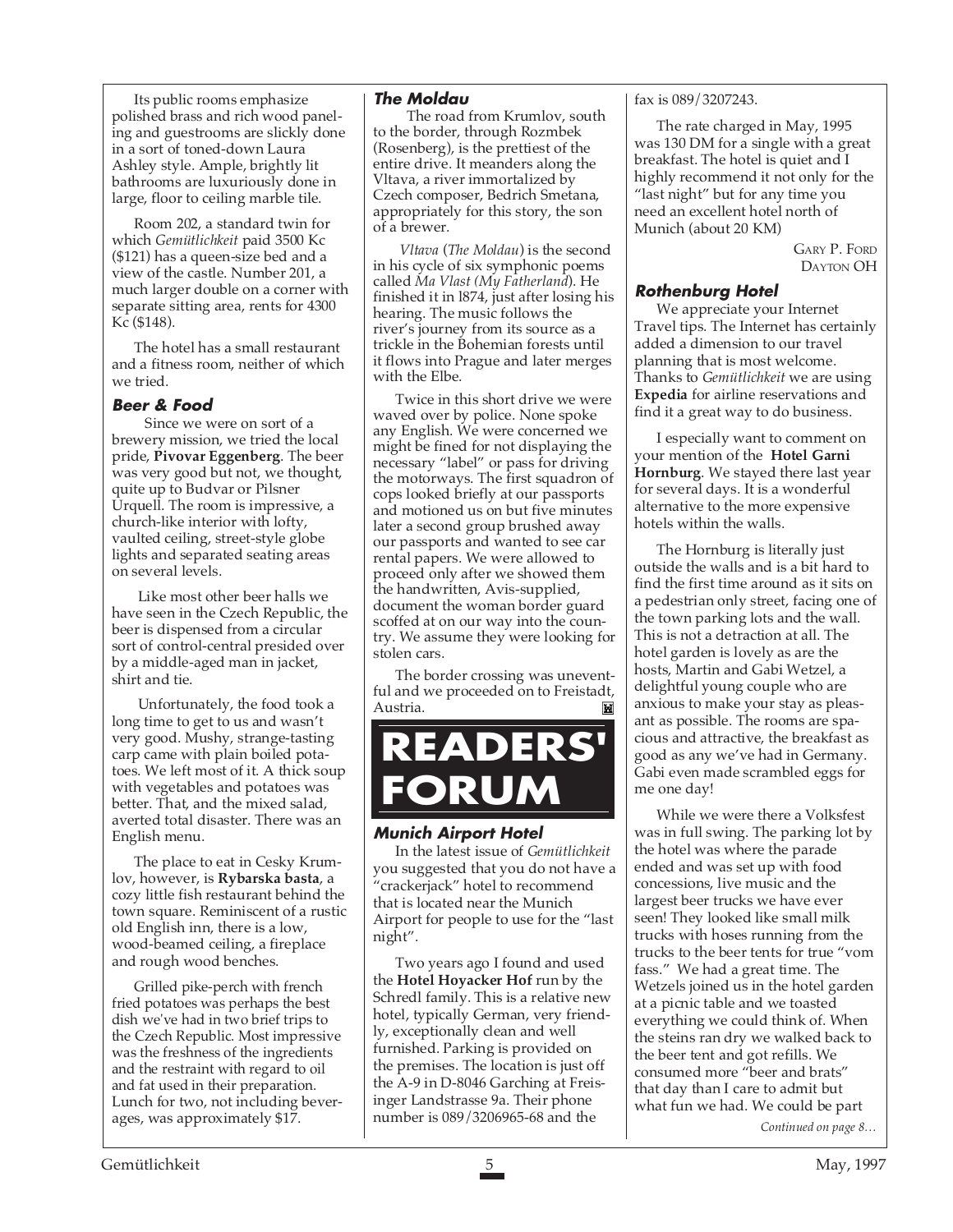#### *ZURICH HOTELS Continued from page 1*

in meeting the needs of his many international guests. Excellent wellappointed, soundproofed rooms. Private parking, shops, main highway and railroad close by. Free airport shuttle bus runs 0600 to 1250 and 1645 to 2250.

Welcome Inn, Holbergstrasse 1, CH-8032 Kloten, tel. 01/814 0727, fax 01/ 813 5616. Singles Sfr. 115 (\$79), doubles Sfr. 154 (\$106), breakfast buffet Sfr. 12 (\$8).

*Note: Welcome Inn has three sister hotels in the immediate airport area but somewhat more expensive, they are:*

**• Hotel Fly Away:** Very new, modern hotel with full amenities almost next door to Welcome Inn. Hotel Fly Away, Marktgasse 19, CH-8302 Kloten, tel. 01/813 66 13, fax. 01/813 51 25 - Singles Sfr. 145 (\$100), doubles Sfr. 182 (\$125), breakfast buffet Sfr. 14 (\$10).

**• Hotel Airport:** Fine four-star hotel in Glattbrugg with restaurants serving Japanese and European cuisine.

Hotel Airport, Oberhauserstrasse 30, CH-8152 Glattbrugg, tel. 01/810 44 44, fax 01/810 97 08. Singles Sfr. 162- 180 (\$111-123), doubles Sfr. 212-235 (\$146-\$162), depending on day of the week.

**• Hotel Coronado**: Halfway between Zürich airport and the city, beautifully renovated with 80% of rooms air-conditioned. Parking, transport and a fine Italian restaurant.

Hotel Coronado, Schaffhauserstrasse 37, CH-8057 Zürich, tel. 01/363 06 50, fax 01/363 0656. Singles Sfr. 115-150 (\$79-\$103), doubles Sfr. 150-195 (\$103-134).

Other Choices Near Airport **• Hotel Restaurant Landhus:** Situated in Zürich-Seebach, also just five minutes' drive from the airport. The hotel was completely renovated in 1996 in an extremely tasteful Mediterranean style. There are 28 well-fitted rooms with private bathrooms, radio, satellite TV, telephone and hairdryer. The new restaurant, including a large garden terrace at the front and back, is a delight, decorated in the attractive blue and

yellow colors of Provence. The menu offers a fine range of reasonablypriced French and Italian cuisine as well as Swiss specialities.

The situation is ideal: buses pass the door taking you directly to the airport and trams convey you to the city center without the worry of parking. Shops and sports facilities (tennis and swimming in summer) are at hand.

Hotel Restaurant Landhus, Katzenbachstrasse 10, CH-8052 Zürich-Seebach, tel. 01/308 34 00, fax. 01/ 308 34 51. Singles Sfr. 115 (\$79), doubles Sfr. 145 (\$100).

**• Hotel-Restaurant Bahnhof:** Alongside Glattbrugg railroad station, a stone's-throw from the Hotel Landhus and on the same bus route to the airport, eight newly refurbished rooms with bath/shower and five apartments offer a Swiss chalet atmosphere. A variety of eateries include the **Victoria Pub**, a grillroom, a veranda and a small, cozy fondue room with food and prices to suit everyone. Easy access within minutes to the main highway, airport and by train to Zürich city center.

The one-bedroom apartments are equipped with modern phone/fax and, upon request, worldwide computer linkups. One disadvantage; no elevator but a maximum of three flights of stairs and most accommodations on the lower floors.

Hotel-Restaurant Bahnhof, Schaffhauserstrasse 51, CH-8152 Glattburg, tel. 01/809 62 12, fax 01/809 62 09. Singles Sfr. 98 (\$68), doubles Sfr. 149 (\$102).

**• Hotel-Restaurant Frohsinn**: A family run hotel with 24 rooms (only 12 with private bathrooms), situated once again five minutes by car or bus from the airport, main highway and shops. Bus-stop to and from airport just 100 yards away. This small, traditional Swiss hotel has an elevator, free parking and large restaurant with an open-air terrace for fine weather. The latter offers an interesting assortment of meals and snacks at very reasonable prices

Hotel-Restaurant Frohsinn, Wallisellerstrasse 74, CH-8152, Opfikon-Glattburg, tel. 01/810 61 43, fax 01/ 811 22 42. Singles Sfr. 80 (\$55) and doubles Sfr. 130 (\$90).

*Note: Hotels which do not have their own airport buses will arrange for*

*shuttle pickups - prices on request. Taxis to and from the airport to any of these hotels cost approximately. Sfr. 17 (\$12); or public transport buses approximately Sfr. 3 (\$2) per person, tickets obtainable from the bus driver*

#### Zürich City Area

**• Hotel Du Theatre:** Centrally located very near the main railroad station. Regular train service to and from the airport or shuttle bus upon request. Pleasant breakfast room, 56 light airy rooms with bath or shower, telephone, TV and minibar. Ideal situation for sight-seeing and shopping in both the old town and the city center.

Hotel du Theatre, Seilergraben 69, CH-8001, Zürich, tel. 01/252 60 62, fax 01/252 01 54. Singles Sfr. 90-130 (\$62-90), doubles Sfr. 130-180 (\$90- 124). Public parking nearby.

**• Hotel Limmathof:** Situated virtually opposite the Hotel du Theatre at central alongside the Limmat River. Pleasant rustic hotel. 62 rooms with either bath or shower. Approximately 50% of rooms with TV.

Hotel Limmathof, Limmatquai 142, CH-8023, Zürich, tel. 01/261 42 20, fax 01/262 02 17. Singles Sfr. 100- 110 (\$69-76), doubles Sfr. 128-160 (\$78-110). Prices 10% less in winter.

**• Hotel Walhalla:** A three-star hotel beside of the main railroad station. Until recently was called "Arc en Ville." Important upgrades are foreseen in summer 1997 although the hotel was renovated not so long ago. 65 rooms have shower/ bath/WC, hairdryer, TV, telephone and minibar. Excellent location for trains, excursions and shopping in Zürich. Parking possible and tram stops outside hotel. There is a restaurant. Ask for one of the larger rooms.

Hotel Walhalla, Sihlquai 9, CH-8031, Zürich, tel. 01/446 54 00, fax 01/446 54 545. Singles Sfr. 80-120 (\$55-83), doubles Sfr. 120-160 (\$83-110). Continental breakfast Sfr. 9.50.

*Englishwoman, Diana Nial, has spent most of her life in Switzerland, including six years as a dining car attendant on Swiss trains. She wrote* **Tracking Across Switzerland**, *a book about her experiences. Order it at 800-521-6722.*M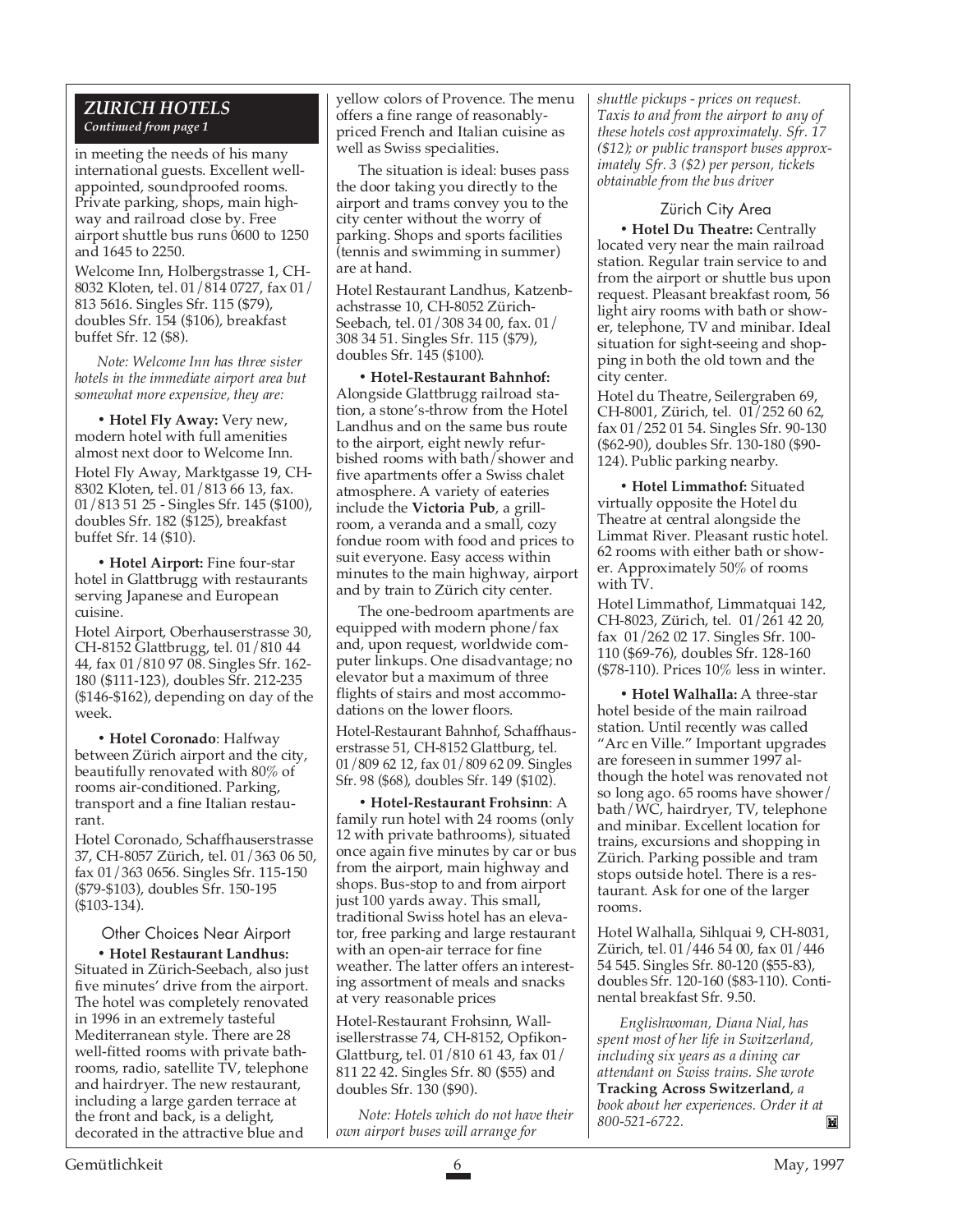### **Country Hotel Profile**

# **Schloß Berg**

*F*ormerly known as the Park und Strand, the newly-christened **Hotel-Restaurant Schloss Berg** (not in, but named after, the castle) is a relaxing, beautifully situated hideaway, about a 25-minute drive from Munich.

The property, once two hotels, consists of two main buildings on several acres of prime property directly on the eastern shore of the Starnbergersee, below the village of Berg.

In addition to some newly redecorated guestrooms, the lakeside building houses a large restaurant with an outdoor component that consists of a sprawling, multilevel deck/terrace on the lake.

Actually, there are two restaurants, one is more formal with fine linen and glassware and the other is a rustic Bavarian *Stube* with plenty of rough wood trim. Both offer the same menu and lake views.

Most main courses are in the 20 DM to 27 DM (\$12-\$16) range. Fried filet of pike-perch in a Riesling sauce with vegetables and rice is 26.50 DM (\$15.77) and a quarter of crispy baked duckling with red cabbage and potato dumpling is 19.50 (\$11.61).

A room we particularly like in this building is Number 66, a large, corner double decorated in a fresh, contemporary style with separate sitting area and three big windows opening to the lake. It has a comfortable couch and spacious, fully-tiled bathroom. The dollar-guaranteed price for 1997 is \$130, less a 10% discount for *Gemütlichkeit* readers — \$117.

The Schloss Berg's second build-

ing, formerly the Park Hotel, is on a slight rise, perhaps 50 yards from the lakeside. It, too, has lake views but the decor is more typical of the region.

Breakfast for all guests is here in a pretty room with wide windows that look out over the Starnbergersee. Just outside is an inviting terrace for summer mornings.

## **Starnberg Mystery**

*T*he Starnbergersee, just outside Munich, is a lake of some notoriety. In 1886, Ludwig II, Bavaria's castle-building king, was placed under house arrest at Schloss Berg after being relieved of his royal duties by the state's ministers — at least in part for spending too much money on his fantastic castles: Linderhof, Neuschwanstein and Herrenchiemsee.

Late one afternoon he went for a walk with his personal psychiatrist. A few hours later, their bodies were pulled from the lake. Whether it was murder, suicide or an accident isn't known, but Ludwig was a good swimmer and, with no water in his lungs, it seems doubtful he drowned. The doctor's body showed signs of having been in a violent struggle.

The bodies were recovered about a half a mile from the hotel. A path leads through the woods to a chapel built in his honor. It overlooks a small memorial just offshore.

> Guestroom decor is Bavarian country. Room Number 16, a huge double, has a substantial balcony and lake views through expansive windows. The price for *Gemütlichkeit* readers is \$170, less 10% or \$153.

There is plenty to keep guests occupied at Schloss Berg. The hotel lends bicycles to guests at no charge, and there are many places to ride, the most popular route being south along the lake past the hundreds of homes where wealthy Müncheners spend their summers.

From May through mid-October, triple-decked lake steamers stop regularly at the hotel to take passen-

gers across the lake to Starnberg for a day of shopping or on a complete threehour tour of the lake. The full circuit is about \$12; a one-stop ride is about  $$4.1$ 

And, of course, the lake is there for swimming and sailing. As a former member of the German Olympic sailing team, owner Eric

Hirt, has a keen interest in boating and his hotel can arrange for guests to rent a variety of boats.

Munich is an easy trip via S-Bahn #6, which leaves at 20-minute intervals from the town of Starnberg and stops at the Marienplatz in the center of Munich some 30 minutes later. The fare is about \$3, unless one has a rail pass or a Munich Card, in which case the ride is free. The hotel meets guests at the train station in Starnberg, provided arrangements are made in advance.

For those seeking a sanctuary outside the city, but still want easy access to it, the Schloss Berg is a fine choice.

Hotel-Restaurant Schloss Berg, Seestrasse 17, D-82335 Berg, tel 08151/963-0,

fax 08151/963-52. Singles \$100, doubles \$130 and deluxe rooms \$170. To obtain the 10% discount on the hotel's guaranteed-in-dollar rates, phone 561-833-1251 or fax 561-835- 9421.

**Rating: OUALITY 14/20, VALUE 16/20**